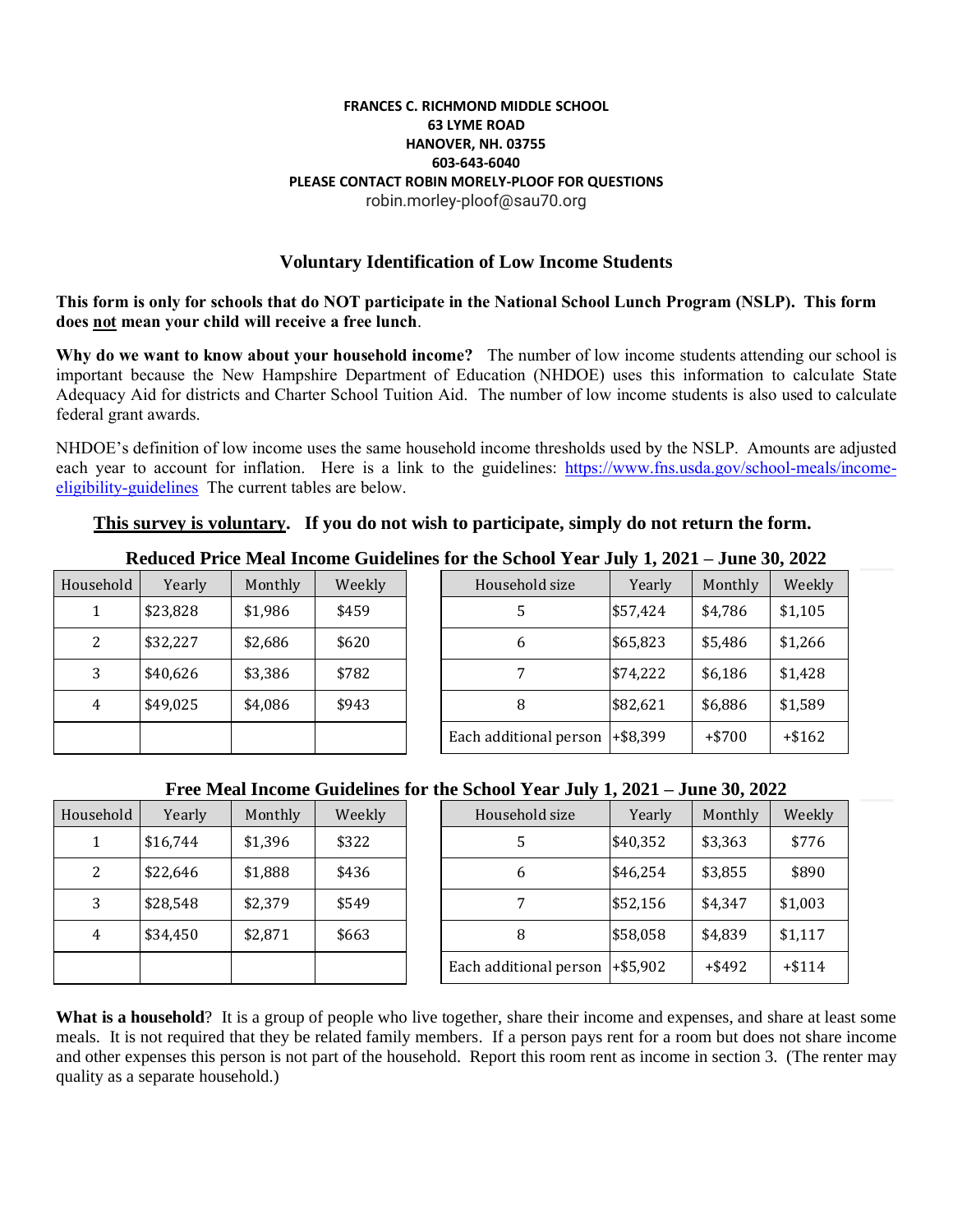**Who may submit this form?** Submit ONLY if you can provide a case number in Section 1, OR you have a foster child to report in Section 2 , OR the household monthly income is below the amount shown in the charts above. The head of a household may submit a form.

**Do I need to complete Section 3, Household Income?** Skip section 3 if you provide a case number in Section 1 or the only students in Section 2 are foster children. Otherwise, enter gross (before tax and withholdings) average monthly income for all children and adults, except foster children. Include overtime and occasional earnings to the extent you usually earn this amount each month. You must keep records, such as one month of pay stubs, for ALL earners. For cash earnings keep notes. Keep these records for one year.

**Privacy Promise:** The school will protect the confidentiality of information on this form, using it only to report to NHDOE the student ID number of a low income student. The form will be kept in a locked location, and only persons that prepare the report will have access. Information will not be shared with any other government agency or other school staff.

## **Questions? Contact PLEASE CONTACT ROBIN MORELY-PLOOF, 603-643-6040**

robin.morley-ploof@sau70.org